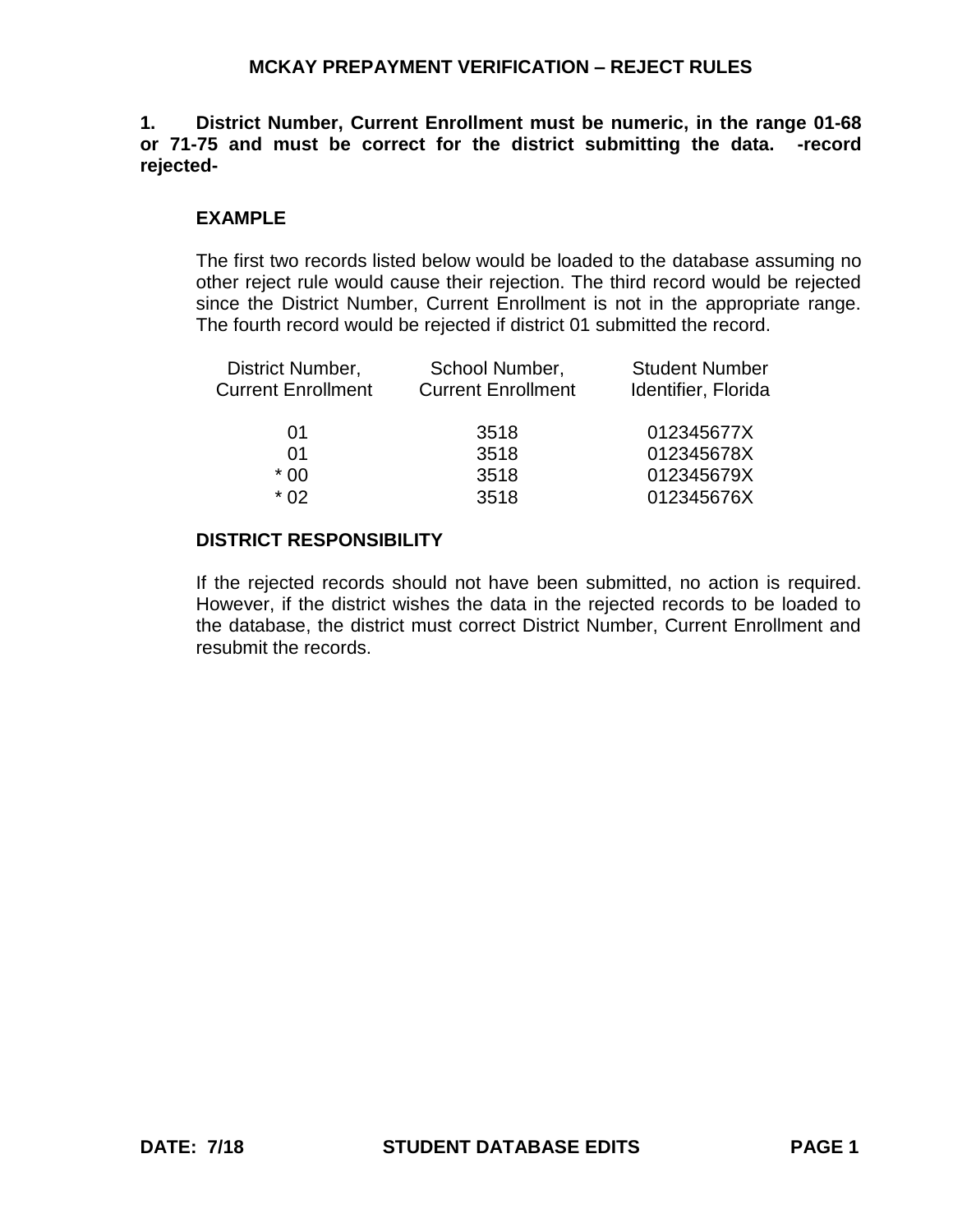**2. The record must match a record on the McKay Prepayment Verification table on the DOE Student Database. The match is done on District Number, Current Enrollment; Student Number Identifier, Florida; School Year; and Survey Period Code. -record rejected-**

## **EXAMPLE**

The record listed below would be rejected because the key fields listed do not match these key fields for any record currently on the database McKay Prepayment Verification table.

| <b>District</b> | <b>Student</b> |        |        |
|-----------------|----------------|--------|--------|
| Number,         | <b>Number</b>  |        | Survey |
| Current         | Identifier,    | School | Period |
| Enrollment      | Florida        | Year   | Code   |
|                 |                |        |        |
| * በ1            | 0123456789     | 0910   | R      |

# **DISTRICT RESPONSIBILITY**

If the rejected record should not have been submitted, no action is required. However, if the district wishes the data in the rejected record to be loaded to the database, the district must correct the key field(s) that is in error and resubmit the record.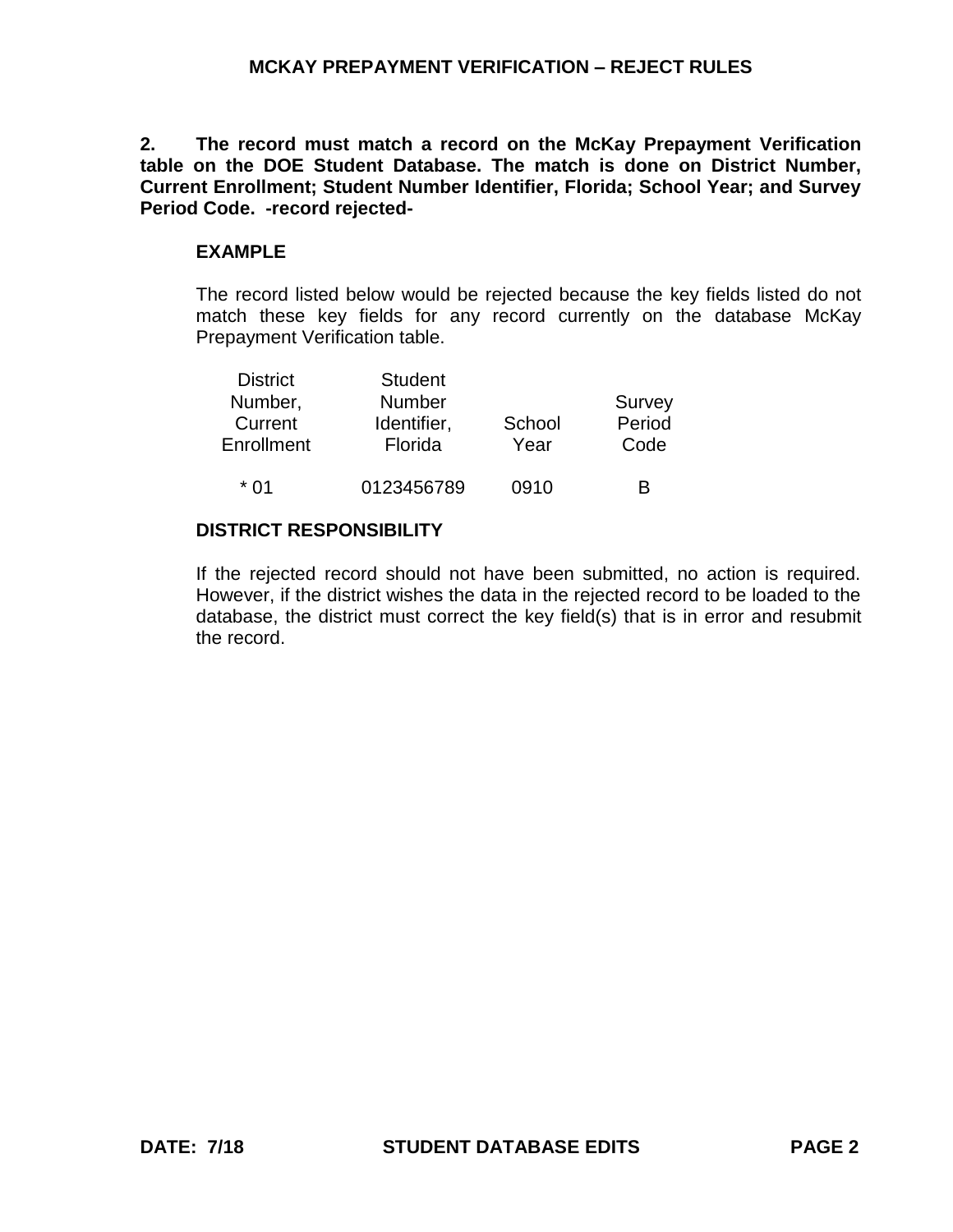**3. If Survey = A, then Entry (Re-Entry) Date must be numeric, a valid date in the format MMDDYYYY, greater than 05012000 and must not be a date later than June 30 of the current school year or it may be all zeroes or all nines. If Survey = B, C or D, then Entry (Re-Entry) Date must be numeric, a valid date in the format MMDDYYYY, greater than 05012000 and must not be a date in the future or it may be all zeroes or all nines. -record rejected-**

# **EXAMPLE**

Each of the records listed below would be rejected. The first record would be rejected because Entry (Re-Entry) Date is not numeric. The second record would be rejected because Entry (Re-Entry) Date is an invalid date. The third record would be rejected because the Entry (Re-Entry) Date is a future date beyond the current school year.

| <b>Student</b><br>Number<br>Identifier,<br>Florida | <b>Survey</b><br>Period<br>Code | Entry<br>(Re-Entry)<br>Date |
|----------------------------------------------------|---------------------------------|-----------------------------|
| * 012345678X                                       | A                               | ZZZZZZZZZ                   |
| * 012345679X                                       | A                               | 02302008                    |
| * 012345679X                                       | А                               | 11142099                    |

# **DISTRICT RESPONSIBILITY**

If the rejected records should not have been submitted, no action is required. However, if the district wishes the data in the rejected records to be loaded to the database, the district must correct the Entry (Re-Entry) Dates and resubmit the records.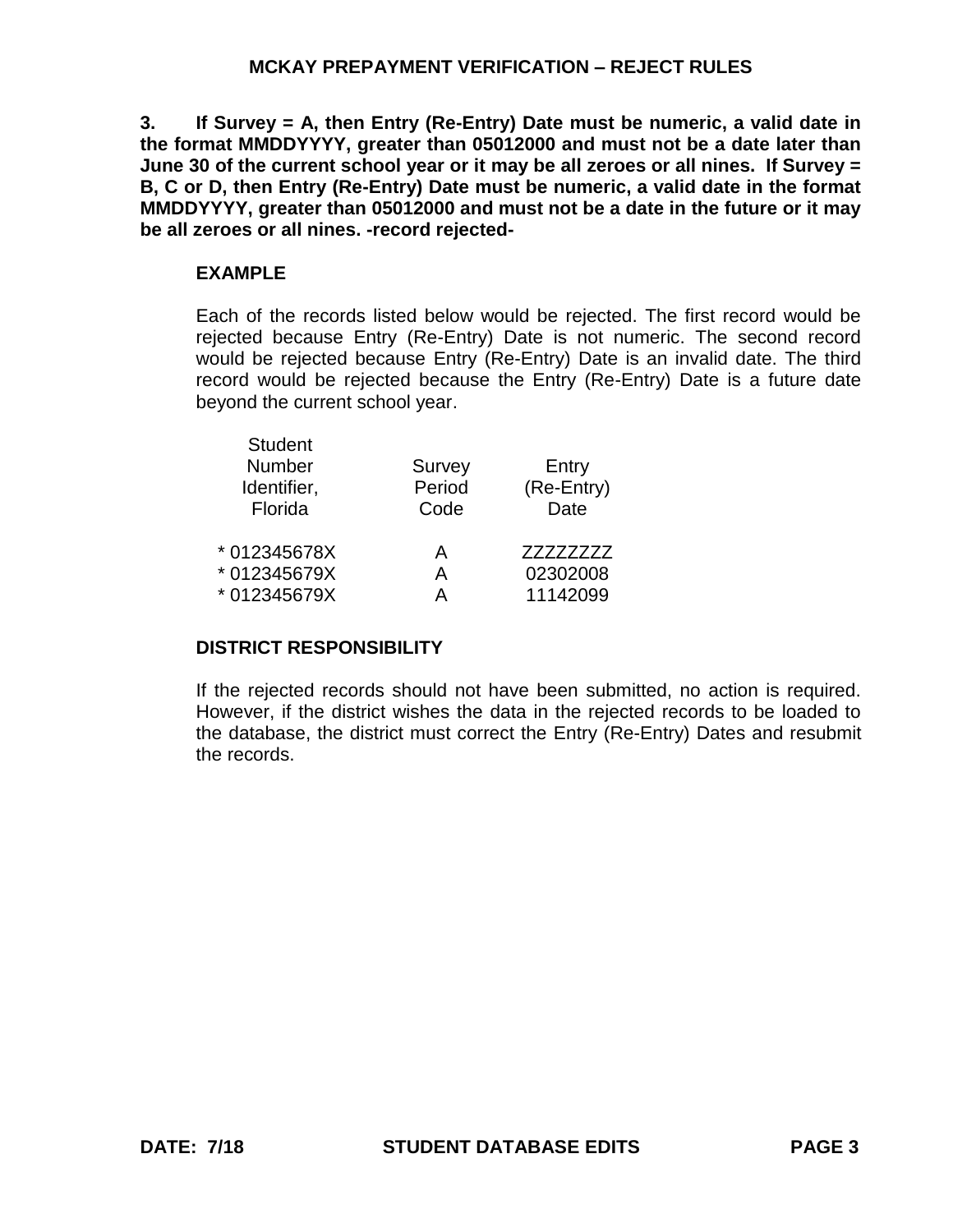**4. If Survey = A, then Withdrawal Date must be numeric, a valid date in the format MMDDYYYY, greater than 05012000 and less than August 31 of the reporting school year or it may be all zeroes or all nines. If Survey = B, C or D, then Withdrawal Date must be numeric, a valid date in the format MMDDYYYY, greater than 05012000 and must not be a date in the future or it may be all zeroes or all nines. -record rejected-**

# **EXAMPLE**

Each of the records listed below would be rejected. The first record would be rejected because Withdrawal Date is not numeric. The second record would be rejected because Withdrawal Date is not a valid date. The third record would be rejected because the Withdrawal Date is a future date beyond August 31 of the reporting school year.

| Code        | Withdrawal<br>Date               |
|-------------|----------------------------------|
| А<br>A<br>А | 77777777<br>02302008<br>11142099 |
|             | Period                           |

# **DISTRICT RESPONSIBILITY**

If the rejected records should not have been submitted, no action is required. However, if the district wishes the data in the rejected records to be loaded to the database, the district must correct the Withdrawal Dates and resubmit the records.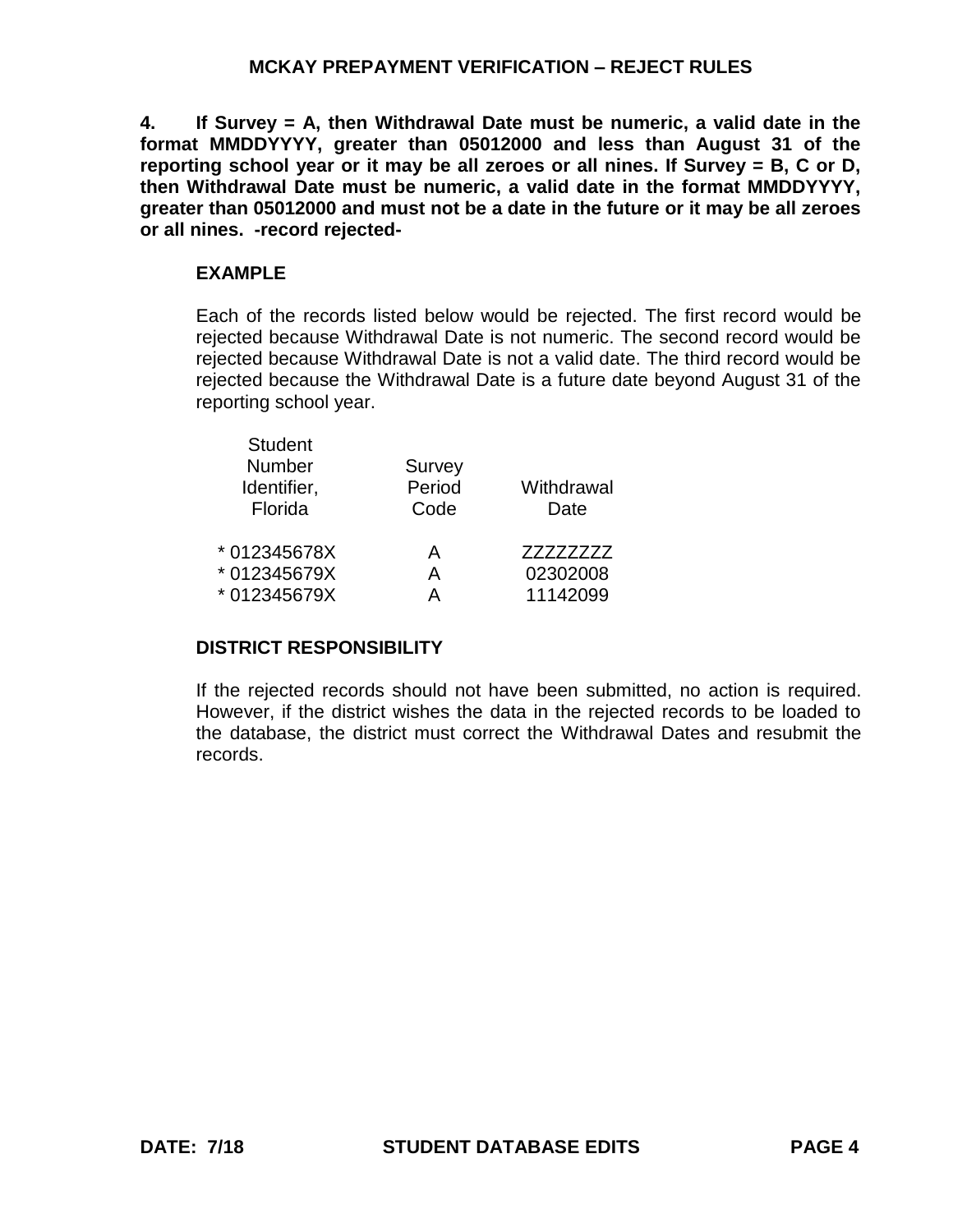## **5. Only one of the dates - Entry (Re-Entry) Date and Withdrawal Date – may be all zeroes. -record rejected-**

### **EXAMPLE**

The second and third records below would be loaded to the database assuming no other reject rule would cause their rejection. The first record would be rejected because both Entry (Re-Entry) Date and Withdrawal Date are all zeroes.

| <b>Student</b><br><b>Number</b><br>Identifier,<br>Florida | Entry<br>(Re-Entry)<br>Date | Withdrawal<br>Date |
|-----------------------------------------------------------|-----------------------------|--------------------|
| * 012345678X                                              | 00000000                    | 00000000           |
| 012345679X                                                | 00000000                    | 06032009           |
| 012345680X                                                | 09212009                    | 00000000           |

#### **DISTRICT RESPONSIBILITY**

If the rejected record should not have been submitted, no action is required. However, if the district wishes the data in the rejected record to be loaded to the database, the district must correct either the Entry (Re-Entry) Date or the Withdrawal Date and resubmit the record.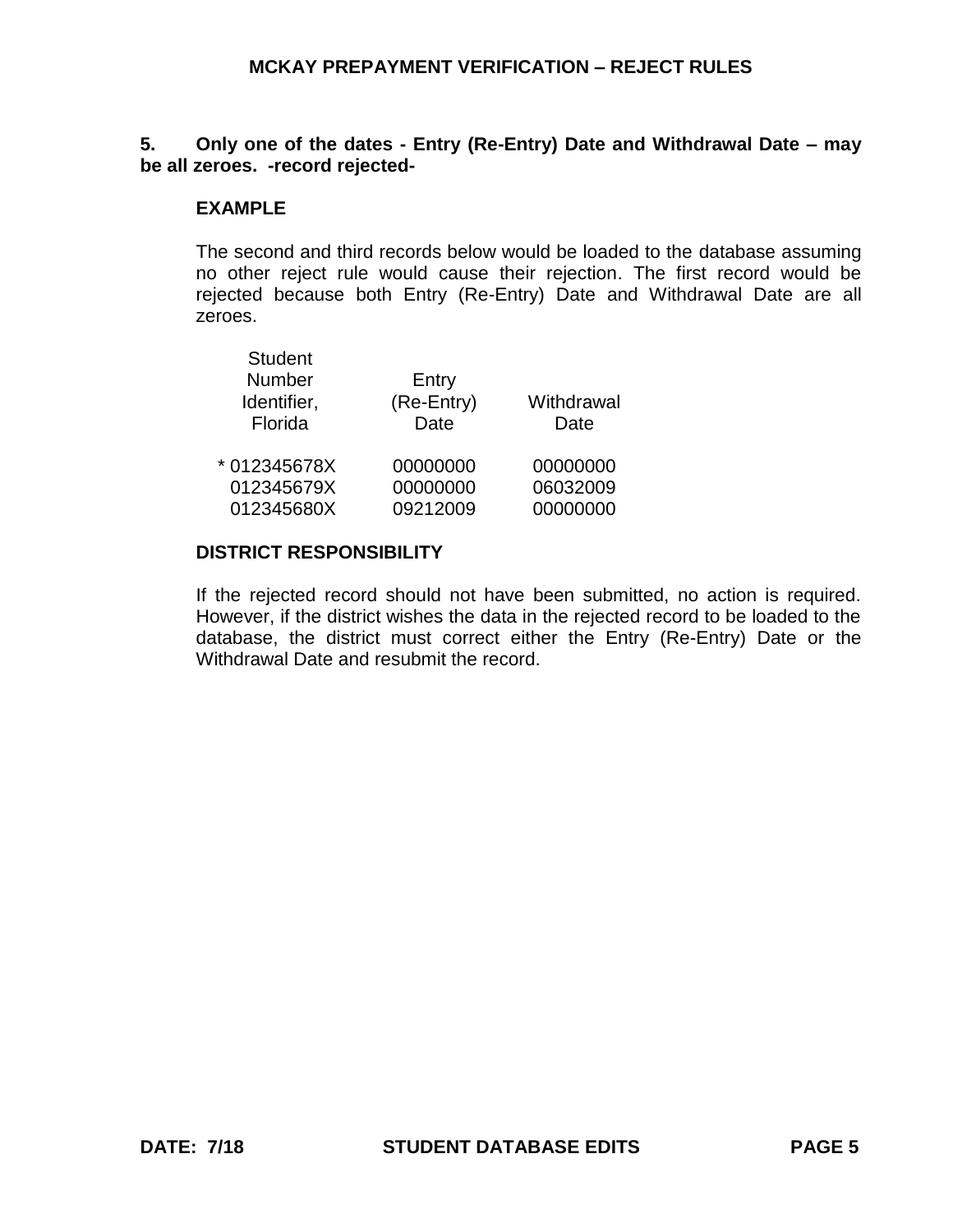#### **6. If the Entry (Re-Entry) Date is 99999999 then the Withdrawal Date must be 99999999. -record rejected-**

#### **EXAMPLE**

The first record below would be loaded to the database assuming no other reject rule would cause its rejection. The second and third records would be rejected because Entry (Re-Entry) Date is all nines and Withdrawal Date is not all nines.

| <b>Student</b><br>Number<br>Identifier,<br>Florida | Entry<br>(Re-Entry)<br>Date | Withdrawal<br>Date |
|----------------------------------------------------|-----------------------------|--------------------|
| 012345678X                                         | 99999999                    | 99999999           |
| *012345679X                                        | 99999999                    | 00000000           |
| *012345680X                                        | 99999999                    | 06032009           |

# **DISTRICT RESPONSIBILITY**

If the rejected records should not have been submitted, no action is required. However, if the district wishes the data in the rejected records to be loaded to the database, the district must correct either the Entry (Re-Entry) Date or the Withdrawal Date and resubmit the records.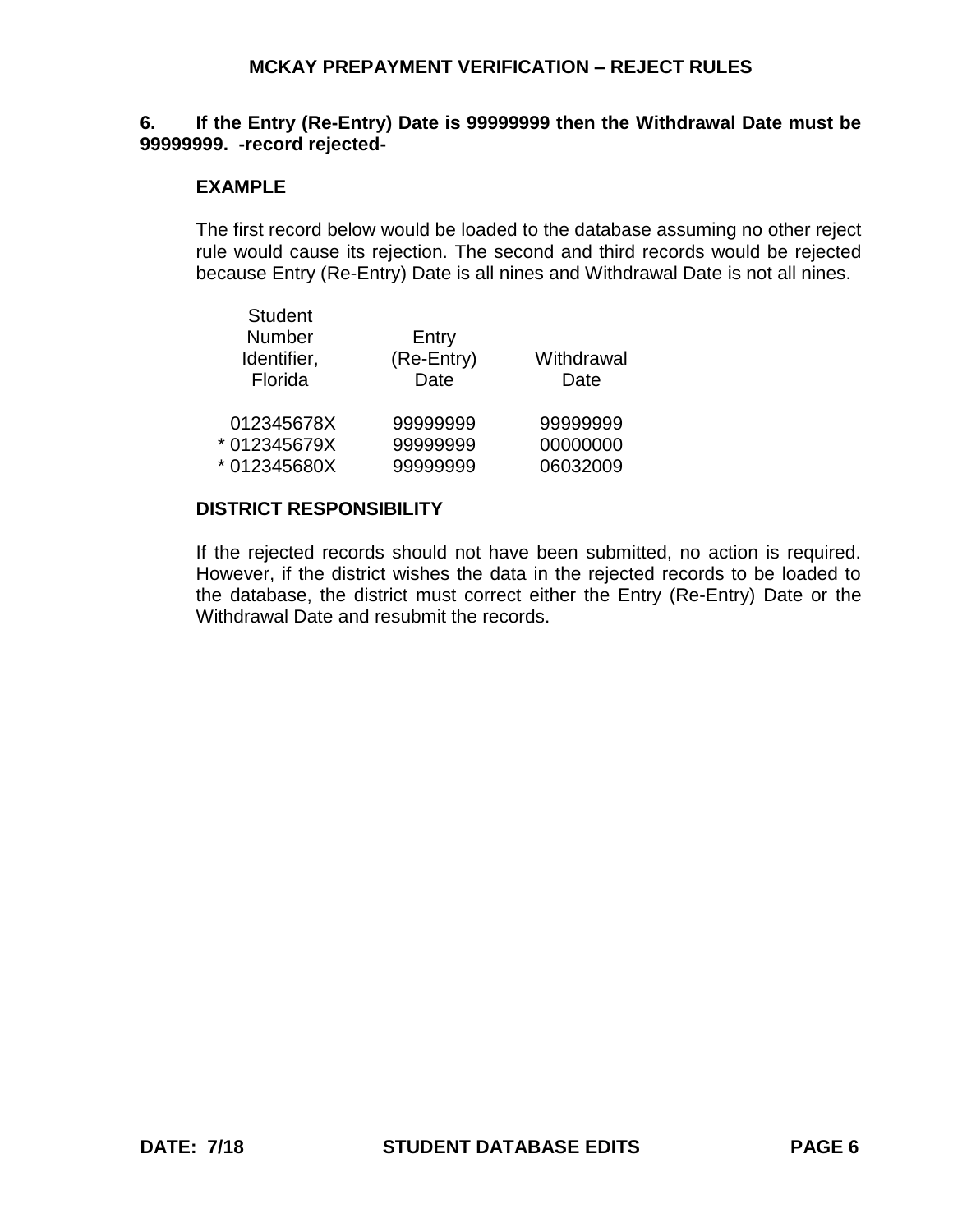#### **7. If the Withdrawal Date is 99999999 then the Entry (Re-Entry) Date must be 99999999. -record rejected-**

#### **EXAMPLE**

The first record below would be loaded to the database assuming no other reject rule would cause its rejection. The second and third records would be rejected because the Withdrawal Date is all nines and the Entry (Re-Entry) Date is not all nines.

| <b>Student</b><br><b>Number</b><br>Identifier,<br>Florida | Entry<br>(Re-Entry)<br>Date | Withdrawal<br>Date |
|-----------------------------------------------------------|-----------------------------|--------------------|
| 012345678X                                                | 99999999                    | 99999999           |
| *012345679X                                               | 00000000                    | 99999999           |
| *012345680X                                               | 06032009                    | 99999999           |

### **DISTRICT RESPONSIBILITY**

If the rejected records should not have been submitted, no action is required. However, if the district wishes the data in the rejected records to be loaded to the database, the district must correct either the Entry (Re-Entry) Date or the Withdrawal Date and resubmit the records.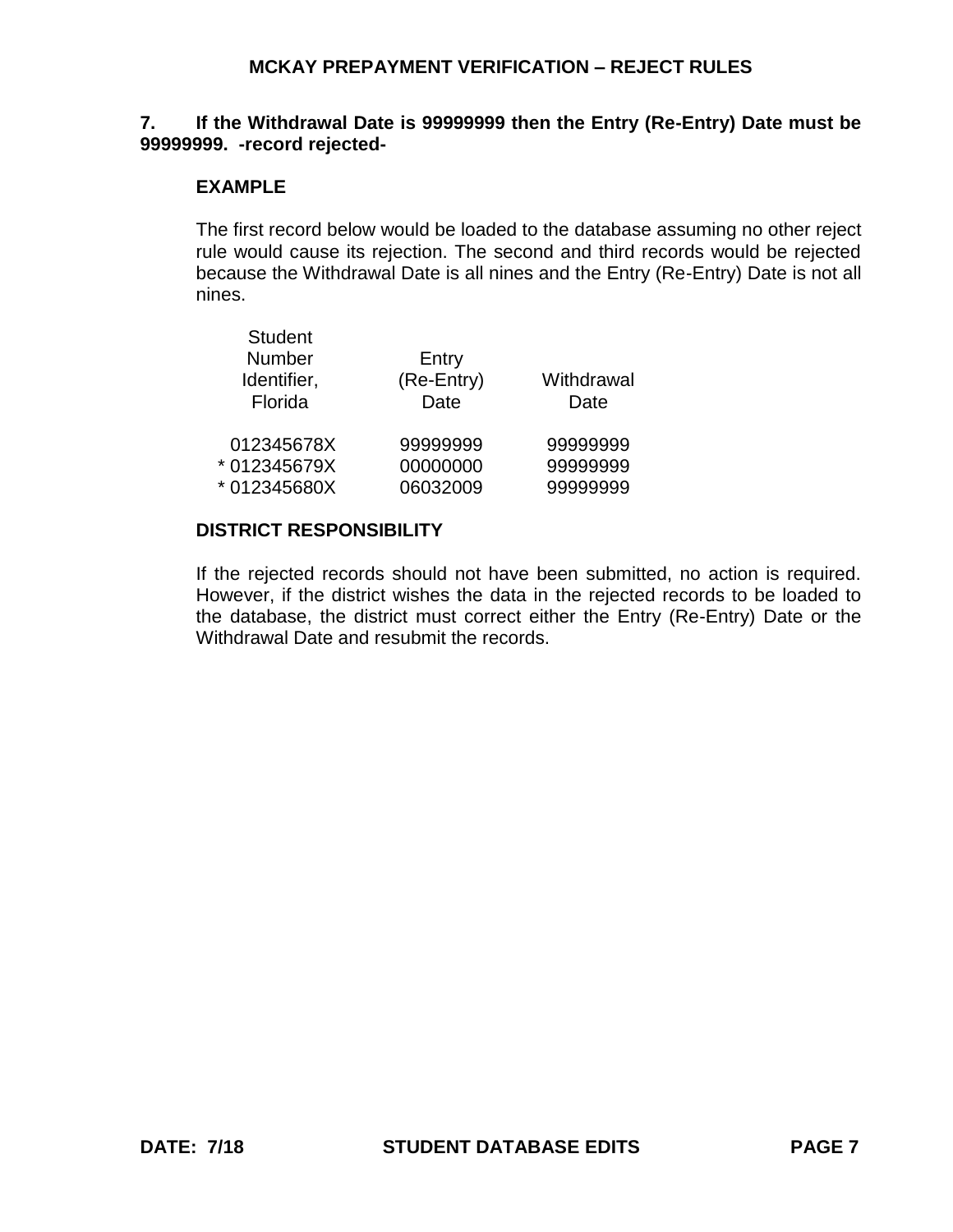# **8. Survey Period Code must be A, B, C, or D and must be correct for the submission specified by the district. -record rejected-**

### **EXAMPLES**

The Survey Period Code as specified in the transmission JCL is identified as Survey Period Code "A" and records are coded with Survey Period Code "B". This record will be rejected.

The record in the example below would be rejected because the Survey Period Code is not valid.

| District Number,          | <b>Student Number</b> | Survey             |
|---------------------------|-----------------------|--------------------|
| <b>Current Enrollment</b> | Identifier, Florida   | <b>Period Code</b> |
| $*34$                     | 341234567X            |                    |

### **DISTRICT RESPONSIBILITY**

In the first example, the district must correct the Survey Period Code either on the records coming in or the transmission JCL and resubmit the record for processing. In the second example, the district must correct the Survey Period Code and resubmit the record for processing.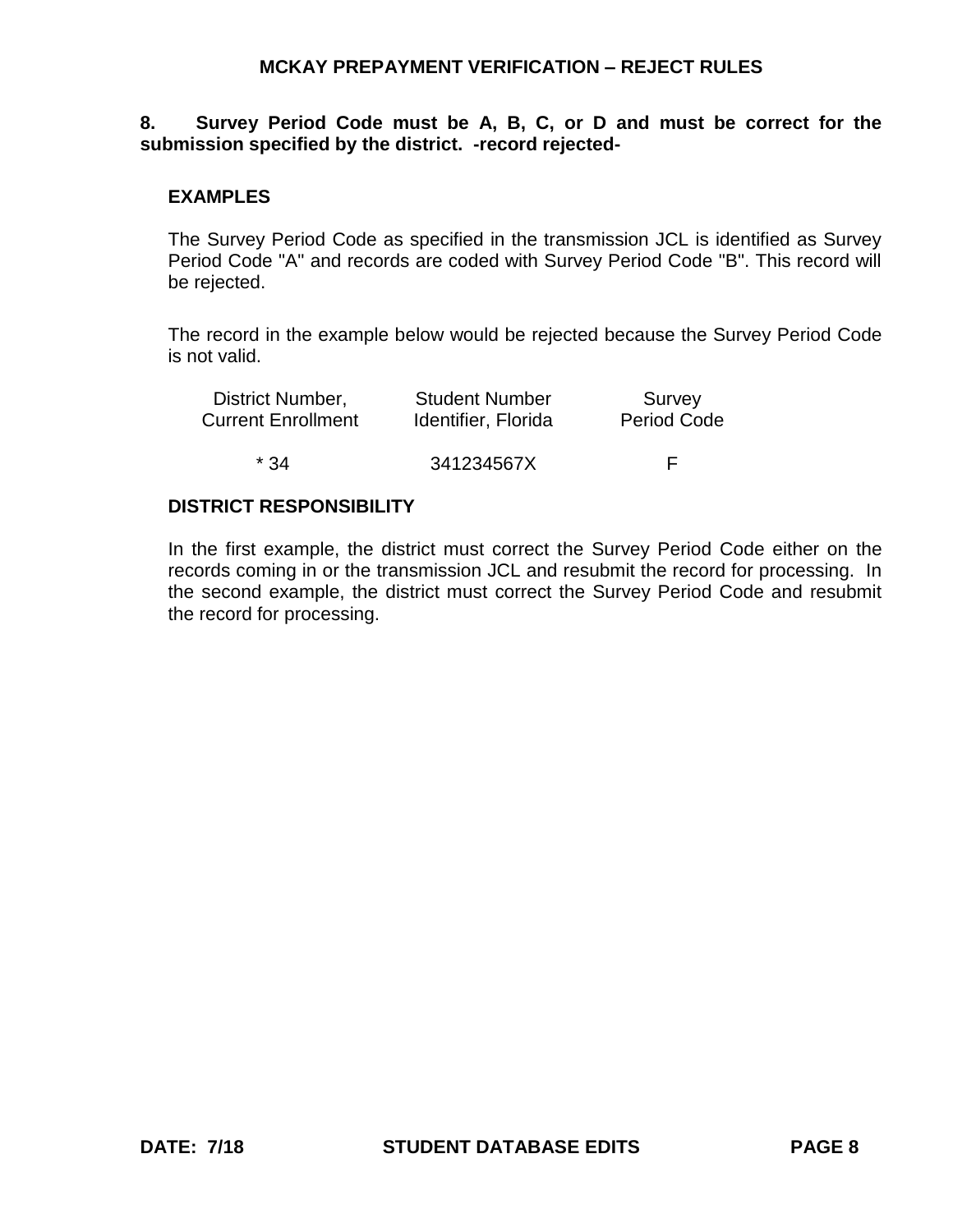**9. Florida Education Identifier (FLEID) is alphanumeric and must be entered as "FL" in the first 2 positions followed by twelve numeric digits. No blanks or spaces are allowable. -record rejected-**

# **EXAMPLE**

Florida Education Identifier: • FL012345678910

# **DISTRICT RESPONSIBILITY**

If the rejected record should not have been submitted, no action is required. However, if the district wishes the data in the rejected record to be loaded to the database, the district must correct the Florida Education Identifier and resubmit the record for processing.